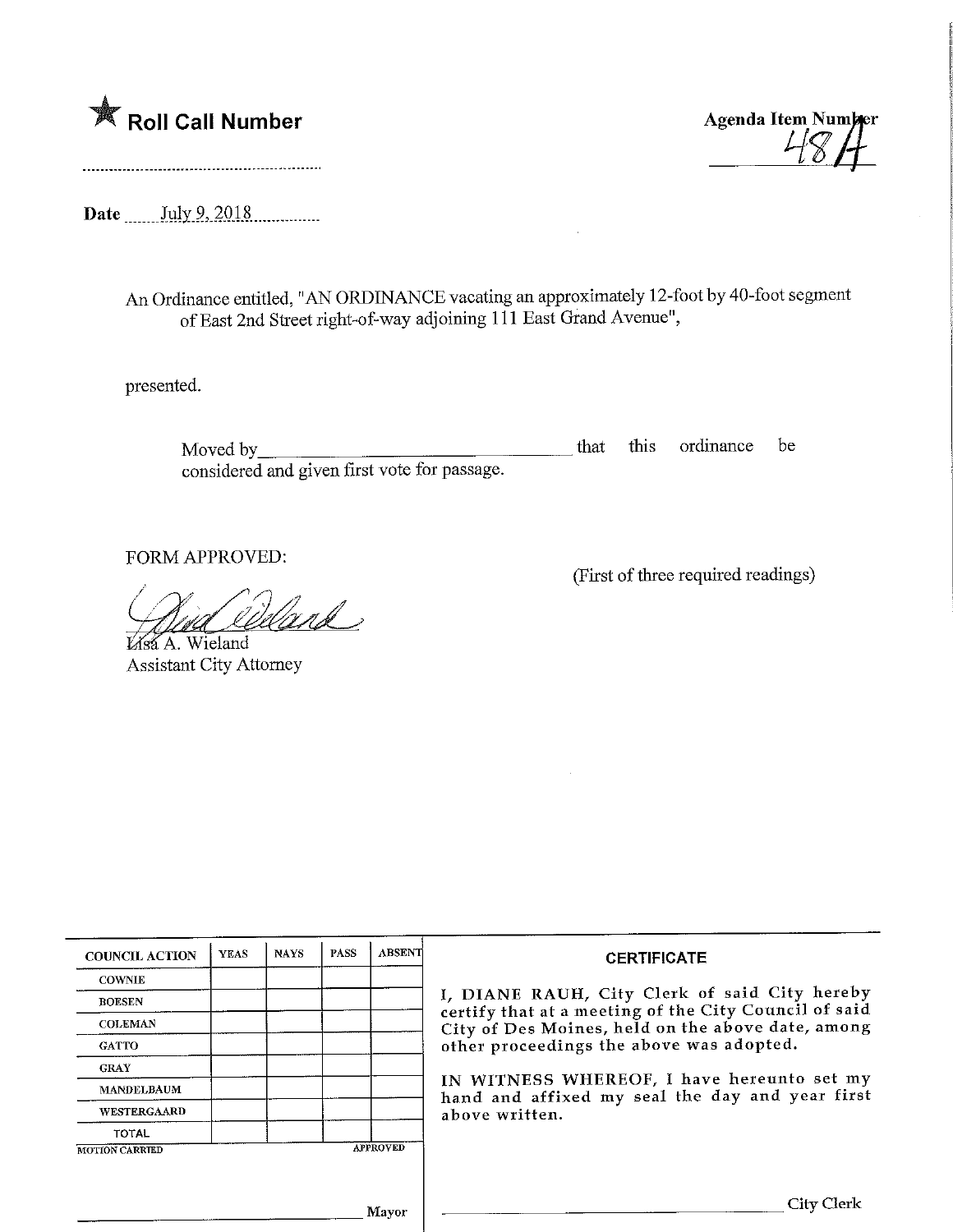Prepared by: Lisa A, Wieland, Assistant City Attorney, 400 Robert D. Ray Drive, Des Moines, Iowa 50309 (515) 283-4124 Return to: City Clerk's Office, 400 Robert D, Ray Drive, Des Moines, Iowa 50309

## ORDINANCE NO.

AN ORDINANCE vacating an approximately 12-foot by 40-foot segment of East 2nd Street rightof-way adjoining 111 East Grand Avenue.

WHEREAS, all prior requirements of law pertaining to the vacation of public right-of-way have been fully observed; and

WHEREAS, it is desirable that the public right-of-way herein described be vacated;

NOW, THEREFORE, BE IT ORDAINED by the City Council of the City of Des Moines, Iowa:

Sec. 1. That an approximately 12-foot by 40-foot segment of East 2nd Steeet right-of-way adjoining 111 East Grand Avenue, more specifically described as follows, be and is hereby vacated:

SUBSURFACE RIGHTS IN THE EAST 2ND STREET PUBLIC RIGHT OF WAY LYING EAST OF AND DIRECTLY ADJACENT TO PARCEL 2016-20, BLOCK 3, EAST FORT DES MOINES, AN OFFICIAL PLAT OF SURVEY KECORDED IN BOOK 15934, PAGE 39, AT THE POLK COUNTY RECORDERS OFFICE IN THE CITY OF DES MOINES, POLK COUNTY, IOWA, AND MORE PARTICULARLY DESCRIBED AS:

COMMENCDMG AT A POINT BEING THE NORTHEAST CORNER PARCEL 2016- 20, OF BLOCK 3, EAST FORT DES MOINES; THENCE S15°21'53"B, 13.33 FEET TO A POINT ON THE EAST LINE OF SAID PARCEL 2016-20; THENCE W4°50'43"B, 8.50 FEET TO THE POINT OF BEGINNING; THENCE N74°50'43"E, 12.00 FEET TO A POINT; THENCE S15°09117'IE, 40.00 FEET TO A POINT; THENCE S74°50'43"W, 20.35 FEET TO A POINT; THENCEN15°09'17"W, 10.00 FEET TO APOINT; THENCE N74°50'43", 8.39 FEET TO A POINT; THENCE N15°09'17"W, 30.00 FEET TO THE POINT OF BEGINNING. ALL CONTAINING 564 SQUARE FEET MORE OR LESS.

Sec. 2. The City of Des Moines hereby reserves an easement upon the property described above for the continued use and maintenance of any utilities now in place, with the right of entry for servicing same.